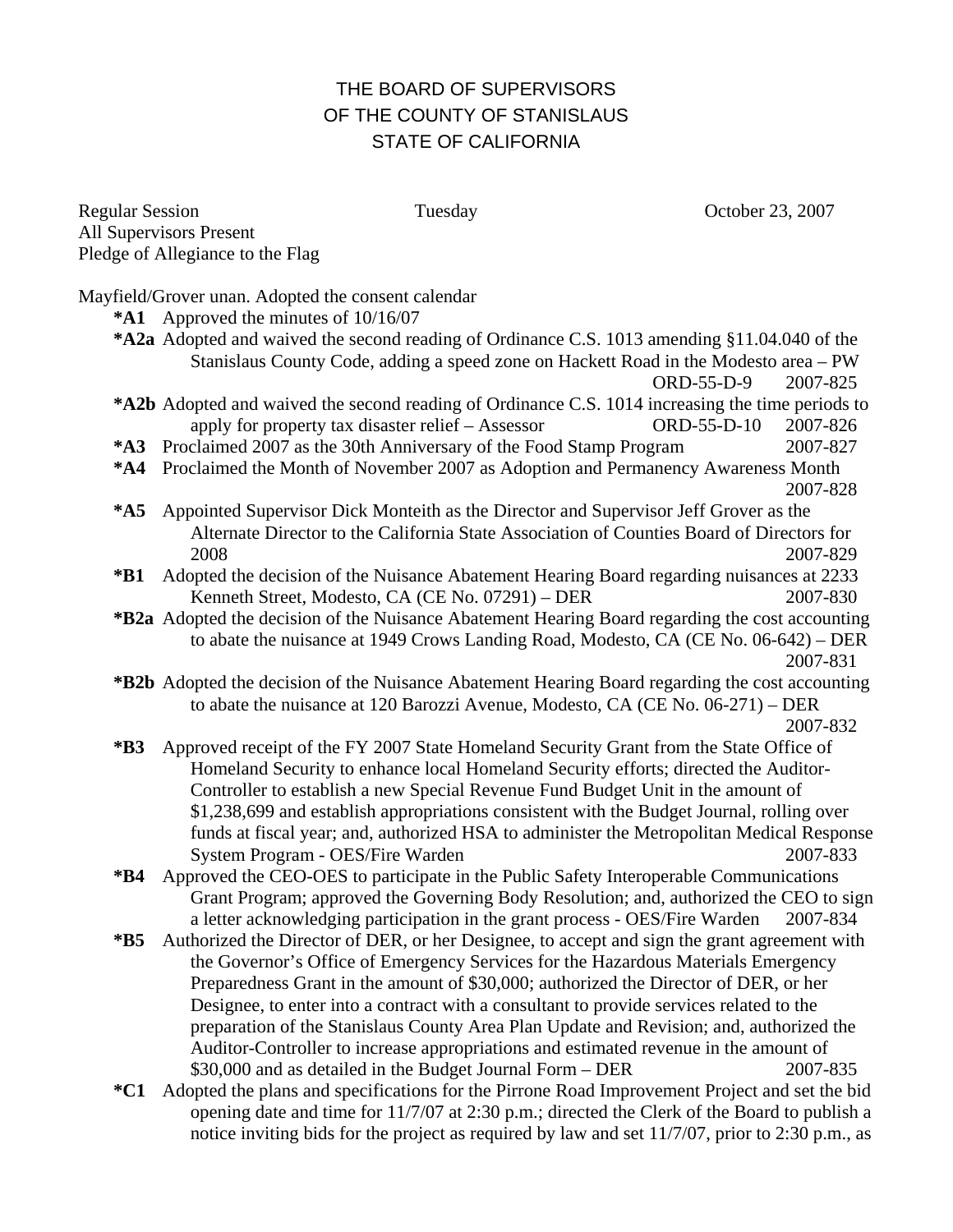the deadline for submission of bids; and, directed the Public Works Department staff to mail a notice inviting bids to trade journals as required by law – PW 2007-836

- **\*C2** Finds that Ordinance C.S. 1015 is not subject to the CEQA (Public Resources Code, §2100 et. seq.); and, introduced and waived the first reading of Ordinance C.S. 1015 amending §11.08.020 of the Stanislaus County Code, amending a no parking zone on Crows Landing Road in the Modesto area – PW ORD-55-D-11 2007-837
- **\*C3** Finds that Ordinance C.S. 1016 is not subject to the CEQA (Public Resources Code, §2100 et. seq.); and, introduced and waived the first reading of Ordinance C.S. 1016 amending §11.08.020 of the Stanislaus County Code, adding a no parking zone on Toomes Road in the Salida area – PW  $ORD-55-D-12$  2007-838
- **\*D1** Rescinded all or a portion of Williamson Act Contract #1978-3225 (Goodwin Road, East of Empire) and approved a new contract pursuant to Minor Lot Line Adjustment 2007–20, Ronald Martella and authorized the Planning Director to execute new contracts; finds the new contract or contracts would enforceably restrict the adjusted boundaries of the parcel for an initial term for at least as long as the unexpired term of the rescinded contract or contracts, but for not less than 10 years; finds there is no net decrease in the amount of the acreage restricted; in cases where two parcels involved in a lot line adjustment are both subject to contracts rescinded pursuant to this section, this finding will be satisfied if the aggregate acreage of the land restricted by the new contracts is at least as great as the aggregate acreage restricted by the rescinded contracts; finds at least 90 percent of the land under the former contract or contracts remains under the new contract or contracts; finds after the lot line adjustment, the parcels of land subject to contract will be large enough to sustain their agricultural use, as defined in §51222; finds the lot line adjustment would not compromise the long term agricultural productivity of the parcel or other agricultural lands subject to a contract or contracts; finds the lot line adjustment is not likely to result in the removal of adjacent land from agricultural use; and, finds the lot line adjustment does not result in a greater number of developable parcels than existed prior to the adjustment, or an adjusted lot that is inconsistent with the general plan - Planning 2007-839

Monteith/Grover unan. **B6** Accepted the Children and Families Commission's 2006-2007 Annual Report 2007-840

### **Recessed at 10:40 a.m.**

### **Reconvened at 10:50 a.m.**

Grover/DeMartini (3-1)(Monteith opposed)(Mayfield abstained) **9:15 a.m.** Conducted the public hearing; based upon the staff report, presentations by staff including PowerPoint presentations, all comments received during the public hearing including comments made by consultants, all testimony received during the public hearing, and all materials that were supplied to the Board and were taken into consideration in making the decision, the Board upheld the Planning Commission decision and denied the appeal of the Planning Commission's decision and approved Use Permit Application #2002-30, Salida Hulling Association, a request for an almond hulling and shelling facility on approximately 50.42 acres in the A-2-40 (General Agriculture) zoning district located on the northeast corner of State Route 132 (Maze Boulevard) and Dakota Avenue intersection, in the Modesto area; the Board finds that sufficient information has been received to support the adoption of the Final EIR; the Board finds that there is substantial evidence to support the conclusion set forth in the EIR and its adequacy; the Board finds that the EIR for this project evaluated several different alternatives, including a no project alternative, alternative site design and a hypothetical offsite alternative and that the alternative analysis meets the requirements of CEQA and that the Board has taken into consideration all of the alternatives and found that the proposed project location at the northeast corner of State Route 132 and Dakota Ave is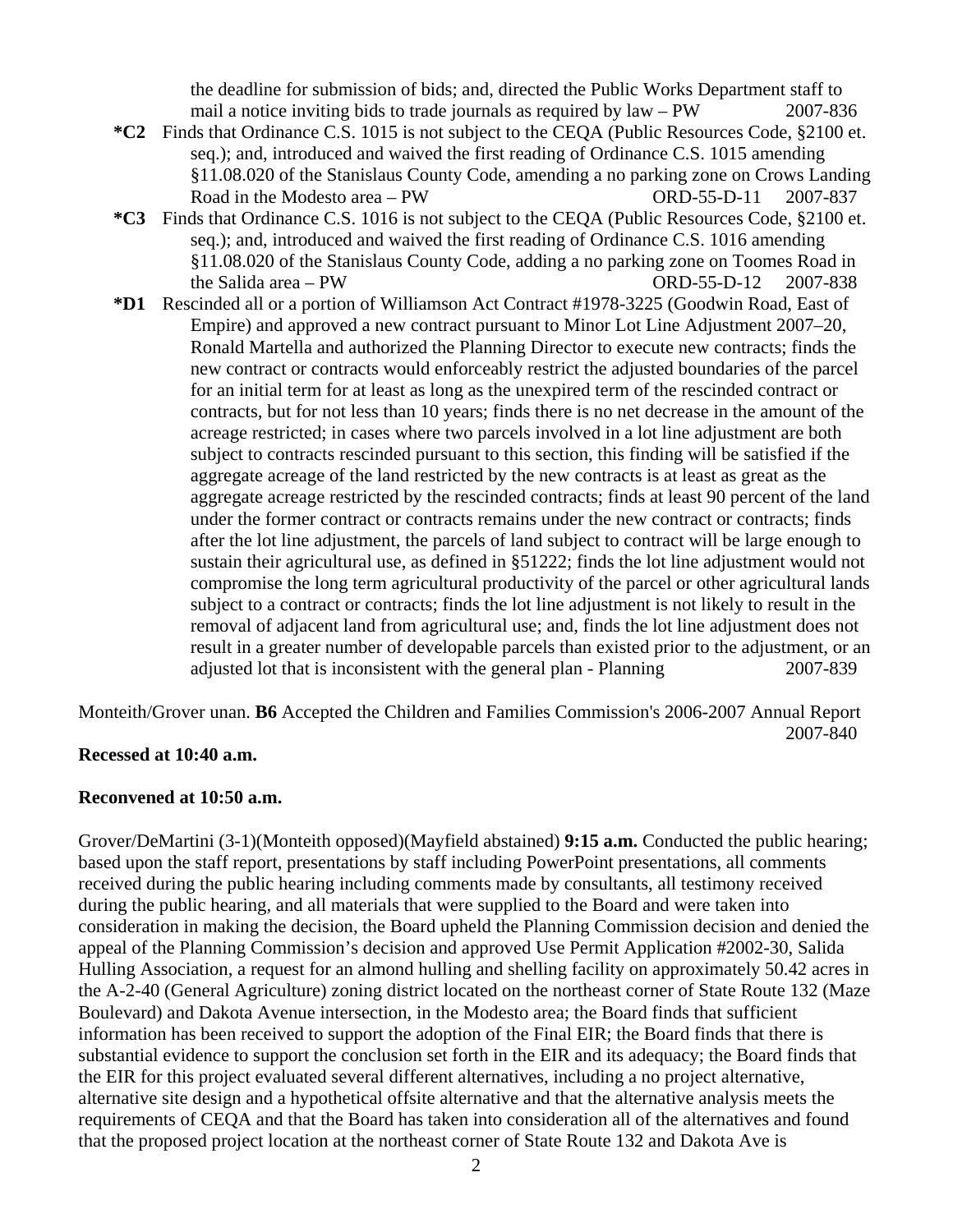appropriate; the Board independently reviewed the Final EIR and finds that the EIR in the Board's opinion meets all the requirements of CEQA; the Board finds that the project assists the County in implementing the goals and policies of the General Plan and the Agricultural Element; the Board finds and adopts Staff Recommendations Nos. 1-9 located on pages 2 and 3 of the staff report to the Board as follows: 1) certified that the Final Environmental Impact Report (EIR) (SCH#2002102074) for this project has been prepared and circulated for public review and comment as required by the California Environmental Quality Act (CEQA), Public Resources Code §21000 et seq., and the CEQA Guidelines, California Code of Regulations, Title 14, §15000 et seq.; 2) finds the Final EIR responded to the public comments submitted during the review period pursuant to CEQA, the CEQA Guidelines, and the County's Rules and Procedures for the implementation of CEQA; 3) finds the Planning Commission and Board of Supervisors have reviewed and considered the information contained in the Draft and Final EIR for the Salida Hulling Association project and that the EIR reflects the independent judgment of the County; 4) adopted the attached Findings including Statement of Overriding Considerations concerning unmitigated significant impacts; 5) adopted the mitigation monitoring program with which all future development associated with the Salida Hulling Association project shall comply; 6) ordered the filing of a Notice of Determination with the Stanislaus County Clerk-Recorder's Office pursuant to Public Resources Code §21152 and CEQA Guidelines §15075; 7) finds that the project is consistent with the overall goals and policies of the Stanislaus County General Plan; 8) finds that: (a) the establishment, maintenance, and operation of the proposed use or building applied for is consistent with the General Plan designation of "Agriculture" and will not, under the circumstances of the particular case, be detrimental to the health, safety, and general welfare of persons residing or working in the neighborhood of the use and that it will not be detrimental or injurious to property and improvements in the neighborhood or to the general welfare of the County; (b) the use will not significantly compromise the long-term productive agricultural capability of the subject contracted parcel or parcels or on other contracted lands in the A-2 zoning district; (c) the use will not significantly displace or impair current or reasonably foreseeable agricultural operations on the subject contracted parcel or parcels or on other contracted lands in the A-2 zoning district; uses that significantly displace agricultural operations on the subject contracted parcel or parcels may be deemed compatible if they relate directly to the production of commercial agricultural products on the subject contracted parcel or parcels or neighboring lands, including activities such as harvesting, processing, or shipping; and, (d) the use will not result in the significant removal of adjacent contracted land from agricultural or open-space use; and, 9) approved Use Permit Application #2002-30 - Salida Hulling Association, subject to the attached Conditions of Approval/Mitigation Measures; in addition the Board adopted the three additional findings proposed by the applicant that were submitted to the Board as follows: (1) the proposed project is consistent with the County General Plan, and is a Tier One use in the A-2-40 Zone; all findings necessary for approval can be made and supported by substantial evidence in the Record (applicant's written presentation, evidence of comparable hullers, Board members' personal observations and experience); the project is of average size in relation to hullers recently constructed in Stanislaus County and other counties in the central valley (Final EIR, information submitted by applicant); the board is aware of several hullers, including Howser's Almond Shelling and Golden West Nuts, which operate in close proximity to adjacent, contiguous residences, without adverse impacts on the health, safety and welfare of residents, the neighborhood or surrounding properties (information submitted by applicant, letter from City of Ripon Code Compliance Officer, Board members' personal observations and experience); other hullers, including Howser's Almond Shelling and Golden West Nuts, do not incorporate the setbacks, large landscaped buffer, berms, fencing and other visual screening which will be required of Salida Hulling (information and photos submitted by applicant, Final EIR, board members' personal observations and experience); the final EIR contains mitigation measures which mitigate all but three minor impacts of the project (Final EIR); the project is a Tier One agricultural use, which promotes vertical integration of agriculture, consistent with the goals and policies of the general plan (Staff Report, Stanislaus County General Plan, testimony of Paul Wenger to Planning Commission); while neighbors and Friends of the Central Valley have expressed environmental concerns,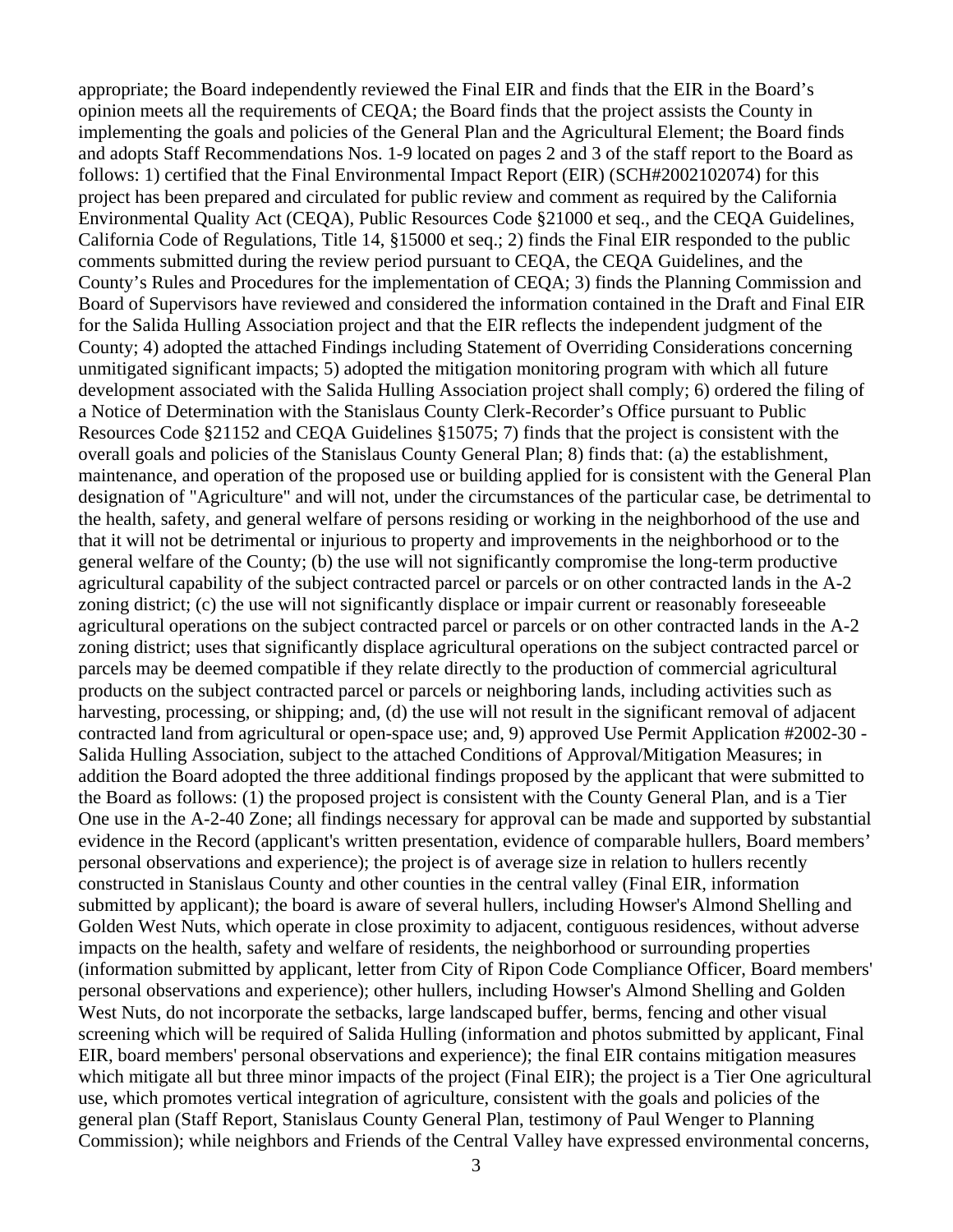there is no evidence that the proposed use will be detrimental to health, safety, welfare of persons, neighborhood or surrounding properties; the Board notes that this finding is designed primarily to ensure that non-agricultural zone, do not conflict with adjacent agricultural uses; the bulk of the information submitted to the board deals with alleged inconsistencies with adjacent residential land uses; the proposed project is an agricultural processing facility, which will process almonds from the balance of the site, from adjacent SHA member lands, and from other lands owned and/or operated by SHA members; there are several hullers within the immediate area of the huller, including Howser's Almond Shelling (1.8 miles) and Mc Manis Hulling (1.5 miles) which operate without any apparent or reported land use conflicts; therefore, the project is consistent with agricultural uses of other property in the area, and not detrimental to those uses; (2) the proposed project is a compatible use under the Williamson Act. (applicant's written presentation, evidence of comparable hullers, Board members' personal observations and experience); the County has allowed other huller/shellers to be constructed on Williamson Act property in the past (list of hullers submitted by applicant); the evidence presented to the Board demonstrates that virtually all of the surrounding counties consider huller/shellers to be compatible uses under the Williamson Act; these counties do not interpret Government Code §51238.1 or their own ordinances to restrict huller/shellers to those which process products from the same or contiguous properties (summary presented by applicant); the proposed project will process products from the subject parcel (the balance of which will be planted in almonds), as well as products from adjacent orchards (15 accounts within 21 ½ miles of the facility, 60 accounts within 5 miles of the facility) and orchards further from the subject property; §51238.1 and the County ordinance should not be interpreted to exclude essential agricultural processing from occurring on contracted parcels (Applicant's testimony, Table 1-7 Final EIR); the application and EIR has been referred to the California Department of Conservation, which has expressed no objection to the proposed use (Staff Report); (3) the EIR prepared for the project satisfies the requirements of the California Environmental Quality Act (Draft and Final EIR, oral and written presentations by County Staff, EIR author, applicant representatives, members of the public, Staff Report and addenda thereto); the essential informational purposes of CEQA have been satisfied; the EIR is complete and accurate, and evaluates environmental impacts at an appropriate level of detail, given the nature and scope of the project; project alternatives were properly evaluated; the failure to study alternatives involving members' lands was not a violation of CEQA for reasons stated in the EIR and the applicant's letter dated 10/20/07; the Responses to Comments demonstrate a good faith effort to deal with the issues raised; many comments by project opponents are re-submittals of comments on previous EIR, without recognizing the changes in the document; the late submittal of detailed criticisms of the Final EIR should have been submitted to the Planning Commission, but in any event, the Board is satisfied with the Responses to Comments, and the explanations provided by the EIR author at the Board hearing of 10/23/07; the proposed traffic signal at Highway 132/Dakota Avenue is a feasible mitigation measure; the EIR traffic consultant, as well as the County's own Public Works Department, has confirmed that the proposed traffic signal at the intersection of Highway 132 and Dakota Avenue is a feasible mitigation measure; these experts have also correctly noted that the timing of the installation of the traffic signal is subject to the review and permitting requirements of Caltrans; Caltrans staff, as noted in the Final EIR, has not objected to the traffic analysis or the signal requirement, and has agreed that the signal warrant analysis should wait until after project approval, as part of the encroachment permit process; the Board finds that this is not "deferred mitigation", as argued by FOCV; the Findings and Statement of Overriding Considerations are supported by substantial evidence in the whole Record, including the Final EIR, public testimony and oral and documentary evidence submitted during hearings before the Planning Commission and the Board of Supervisors; the Board finds that the EIR represents the independent judgment of the Board of Supervisors, and that the preparation of the EIR at the request of the applicant did not violate CEQA for the following reasons: the County's 1989 policy requiring that the County directly retain environmental professionals for the preparation of environmental impact reports pre-dates California case law establishing that project applicants may do so, provided that the Final EIR reflect the independent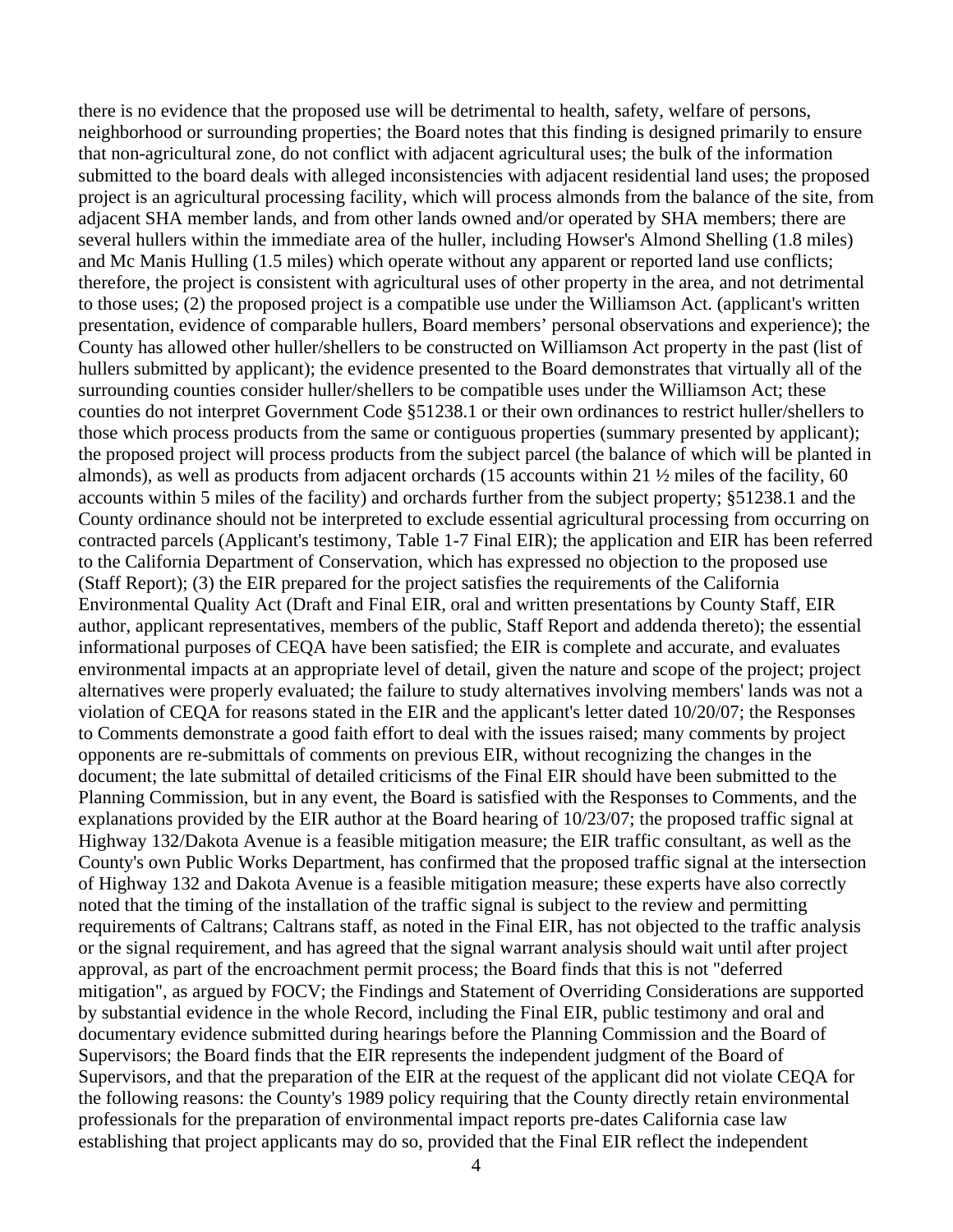judgment of the Lead Agency; the County has permitted applicants to directly retain qualified environmental professionals to prepare environmental documents on numerous occasions in the past; County staff exercised a high degree of control over the preparation of the EIR for the Salida Hulling project; InSite Environmental Inc. has prepared a detailed and adequate EIR in this case, and both the Planning Commission and Board of Supervisors have carefully reviewed and exercised their independent judgment with respect to the contents of the Final EIR; and, County Staff had originally recommended a Negative Declaration for the Salida Hulling project; the EIR was subsequently requested by the applicant; the Board **amended** Condition of Approval No. 1 to read 'This use shall be conducted as described in the application and supporting information (including the plot plan, landscape plan, environmental impact report, technical analysis, and project description) as approved by the Planning Commission and/or Board of Supervisors and in accordance with other laws and ordinances.'; the Board **amended** the last sentence of Condition of Approval No. 13 to read as follows: 'These road improvements are mitigation measures that shall be constructed prior to the final and/or occupancy of the almond huller facility except for signalization, which will be constructed upon approval of a Signal Warrant by Caltrans, and the applicant shall deposit the full cost of the signal with the County prior to the occupancy or operation of the project.'; and, the Board **added** Condition of Approval No. 28(b) as follows: 'The daily import/export activity (as it relates to Table 16-5 in the EIR) shall not exceed 56 trucks, or 112 total trips, and Salida Hulling shall maintain records of total import and export trucks, which shall be available for inspection and verification by County staff during normal business hours' – Planning 2007-842

## **Recessed at 1:23 p.m.**

Chairman O'Brien left at 1:23 p.m.

### **Reconvened at 1:26 p.m.**

Monteith/Grover (4-0)(O'Brien absent) **B7** Approved the Asset Purchase Agreement for the sale of the Stanislaus Behavioral Health Center, Psychiatric Inpatient Hospital to Doctors Medical Center, effective 11/01/07; authorized the CEO to complete and execute the List of Schedules and Exhibits and other documents necessary for the transaction to be completed; authorized the CEO and the Director of BHRS to execute a Settlement and Release Agreement for the past and on-going Disproportionate Share Hospital (DSH) funding; authorized the CEO and the Director of BHRS to negotiate and execute a Physicians Services Agreement for the provision of Psychiatrists Services to Doctors Medical Center based on the recommended terms outlined in this report; authorized the CEO and the Director of BHRS to negotiate and execute a Provider Agreement for the provision of psychiatric beds and services for Stanislaus County for a three-year period; authorized the CEO and Director of BHRS to enter into and execute an Interim Reimbursement Agreement, as necessary with Doctors Medical Center for county services needed for an interim period to ensure orderly transition of the operations until 11/30/07; authorized the CEO and the Director of BHRS to negotiate and execute Termination Agreements for the existing Facility Lease Agreement and Management Agreement with DMC for SBHC, and to negotiate and execute amendments to the Omnibus and Inpatient Agreements with DMC consistent with the termination of the Facility Lease Agreement and Management Agreement; approved the extension of the effective date for the staffing impacts outlined in Attachment A to no later than 11/30/07; amended the Salary and Position Allocation Resolution to reflect the recommended changes as outlined in the report and Attachment A of the report; extended the termination date for various contracted services agreements to no later than 11/30/07; authorized, as per the resolution, the division of Doctors Medical Center of Modesto, doing business as Stanislaus Behavioral Health Center, located at 1501 Claus Road, Modesto, CA, as a designated facility for detention, supervision, care, and treatment of persons who are mentally disordered, or who are alleged to be such, in accordance with Welfare and Institutions Code §5150 and 7100, effective 11/01/07;